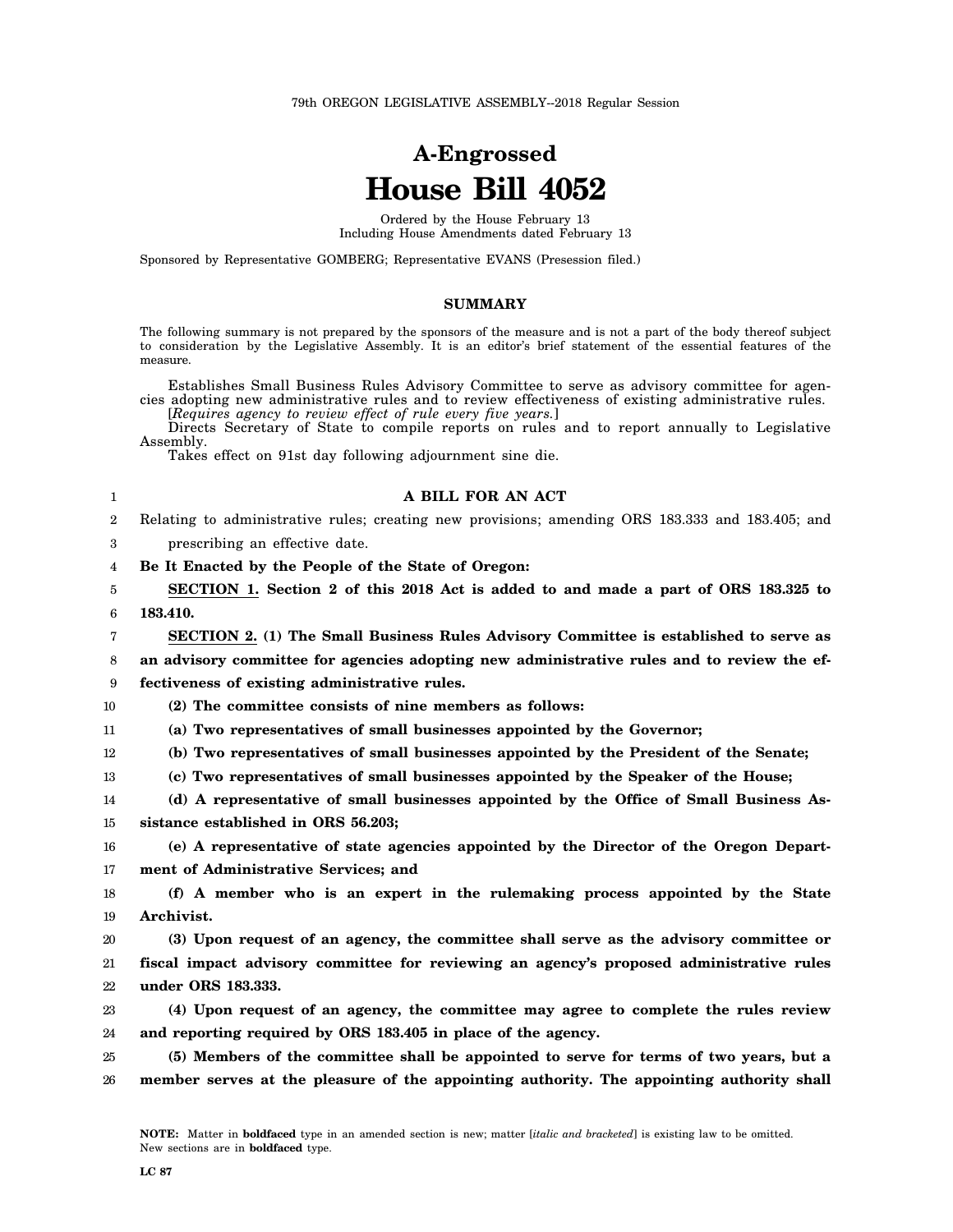#### A-Eng. HB 4052

1 **appoint a person to fill any vacancy on the committee for the expired term. A member may**

2 **be reappointed to the committee.**

3 4 5 **(6) The members of the committee shall elect a chairperson from among the members of the committee. In the absence of a chairperson, the member appointed by the State Archivist shall serve as acting chairperson.**

6 7 **(7) A majority of the members of the committee constitutes a quorum for the transaction of business.**

8 9 10 **(8) The committee shall meet upon the call of the chairperson or upon a request of a majority of the members of the committee. The committee may meet by phone or video conference with at least 24 hours' public notice.**

11

**(9) The State Archives shall provide administrative support to the committee.**

12 13 14 15 **(10) Members of the committee are not entitled to compensation, but may be reimbursed from funds available to the State Archives for actual and necessary travel and other expenses incurred by them in the performance of their official duties in the manner and amounts provided for in ORS 292.495.**

16

**SECTION 3.** ORS 183.333 is amended to read:

17 18 19 20 21 22 183.333. (1) The Legislative Assembly finds and declares that it is the policy of this state that whenever possible the public be involved in the development of public policy by agencies and in the drafting of rules. The Legislative Assembly encourages agencies to seek public input to the maximum extent possible before giving notice of intent to adopt a rule. The agency may appoint an advisory committee that will represent the interests of persons likely to be affected by the rule, or use any other means of obtaining public views that will assist the agency in drafting the rule.

23 24 25 (2) Any agency in its discretion may develop a list of interested parties and inform those parties of any issue that may be the subject of rulemaking and invite the parties to make comments on the issue.

26 27 28 29 30 31 (3) If an agency appoints an advisory committee for consideration of a rule under subsection (1) of this section, the agency shall seek the committee's recommendations on whether the rule will have a fiscal impact, what the extent of that impact will be and whether the rule will have a significant adverse impact on small businesses. If the committee indicates that the rule will have a significant adverse impact on small businesses, the agency shall seek the committee's recommendations on compliance with ORS 183.540.

32 33 34 (4) An agency shall consider an advisory committee's recommendations provided under subsection (3) of this section in preparing the statement of fiscal impact required by ORS 183.335  $(2)(b)(E).$ 

35 36 37 38 39 40 41 42 43 44 45 (5) If an agency does not appoint an advisory committee for consideration of a permanent rule under subsection (1) of this section and 10 or more persons likely to be affected by the rule object to the agency's statement of fiscal impact as required by ORS 183.335 (2)(b)(E) or an association with at least 10 members likely to be affected by the rule objects to the statement, the agency shall appoint a fiscal impact advisory committee to provide recommendations on whether the rule will have a fiscal impact and what the extent of that impact will be. An objection under this subsection must be made not later than 14 days after the notice required by ORS 183.335 (1) is given. If the agency determines that the statement does not adequately reflect the rule's fiscal impact, the agency shall extend the period for submission of data or views under ORS 183.335 (3)(a) by at least 20 days. The agency shall include any recommendations from the committee in the record maintained by the agency for the rule.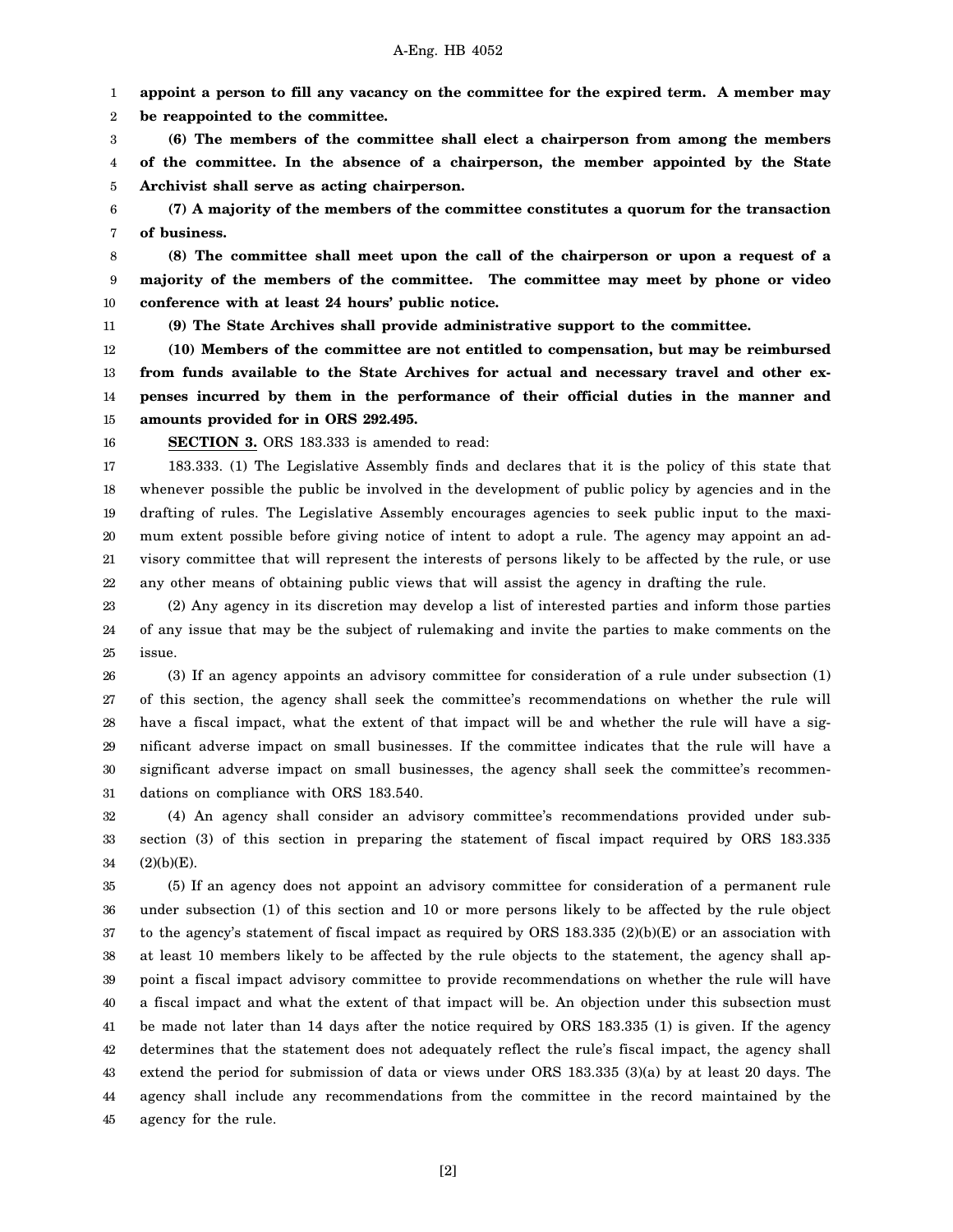### A-Eng. HB 4052

1 2 3 4 5 6 7 8 9 10 11 12 13 14 15 16 17 18 19 20 21 22 23 24 25 26 27 28 29 30 31 32 33 34 35 36 37 38 39 40 41 42 43 44 **(6) An agency may appoint the Small Business Rules Advisory Committee established in section 2 of this 2018 Act as the advisory committee or fiscal impact advisory committee for purposes of this section.** [*(6)*] **(7)** Subsection (5) of this section does not apply to any rule adopted by an agency to comply with a judgment or a settlement of a judicial proceeding. [*(7)*] **(8)** If an agency is required by law to appoint an advisory committee under this section, the agency may not appoint an officer, employee or other agent of the agency to serve as a member of the advisory committee. **SECTION 4.** ORS 183.405 is amended to read: 183.405. (1) Not later than five years after adopting a rule, an agency shall review the rule for the purpose of determining: (a) Whether the rule has had the intended effect; (b) Whether the anticipated fiscal impact of the rule was underestimated or overestimated; (c) Whether subsequent changes in the law require that the rule be repealed or amended; [*and*] (d) Whether there is continued need for the rule**; and (e) What impacts the rule has on small businesses. (2) Upon request of an agency, the Small Business Rules Advisory Committee established in section 2 of this 2018 Act may agree to complete the review and reporting required by this section for the agency.** [*(2)*] **(3)** An agency **or the Small Business Rules Advisory Committee** shall utilize available information in complying with the requirements of subsection (1) of this section. [*(3)*] **(4)** An agency **or the Small Business Rules Advisory Committee** shall provide a report on each review of a rule conducted under this section: (a) To the Secretary of State; **(b) To the Small Business Rules Advisory Committee, unless the committee completed the review under subsection (2) of this section;** and [*(b)*] **(c)** If the agency [*appoints*] **appointed** an advisory committee pursuant to ORS 183.333 for consideration of a rule subject to the requirements of this section, to the advisory committee. [*(4)*] **(5)** The provisions of this section do not apply to the amendment or repeal of a rule. [*(5)*] **(6)** The provisions of this section do not apply to: (a) Rules adopted to implement court orders or the settlement of civil proceedings; (b) Rules that adopt federal laws or rules by reference; (c) Rules adopted to implement legislatively approved fee changes; or (d) Rules adopted to correct errors or omissions. **(7) The Secretary of State shall compile the reports submitted under this section during each calendar year and submit an annual report to the Legislative Assembly in the manner required by ORS 192.245 no later than February 1 of the following year. SECTION 5. Notwithstanding the term of office specified by section 2 of this 2018 Act, the following members of the Small Business Rules Advisory Committee first appointed under section 2 of this 2018 Act shall serve for a term of one year: (1) One of the members appointed under section 2 (2)(a) of this 2018 Act. (2) Both members appointed under section 2 (2)(c) of this 2018 Act. (3) The member appointed under section 2 (2)(d) of this 2018 Act. (4) The member appointed under section 2 (2)(e) of this 2018 Act.**

45 **SECTION 6. This 2018 Act takes effect on the 91st day after the date on which the 2018**